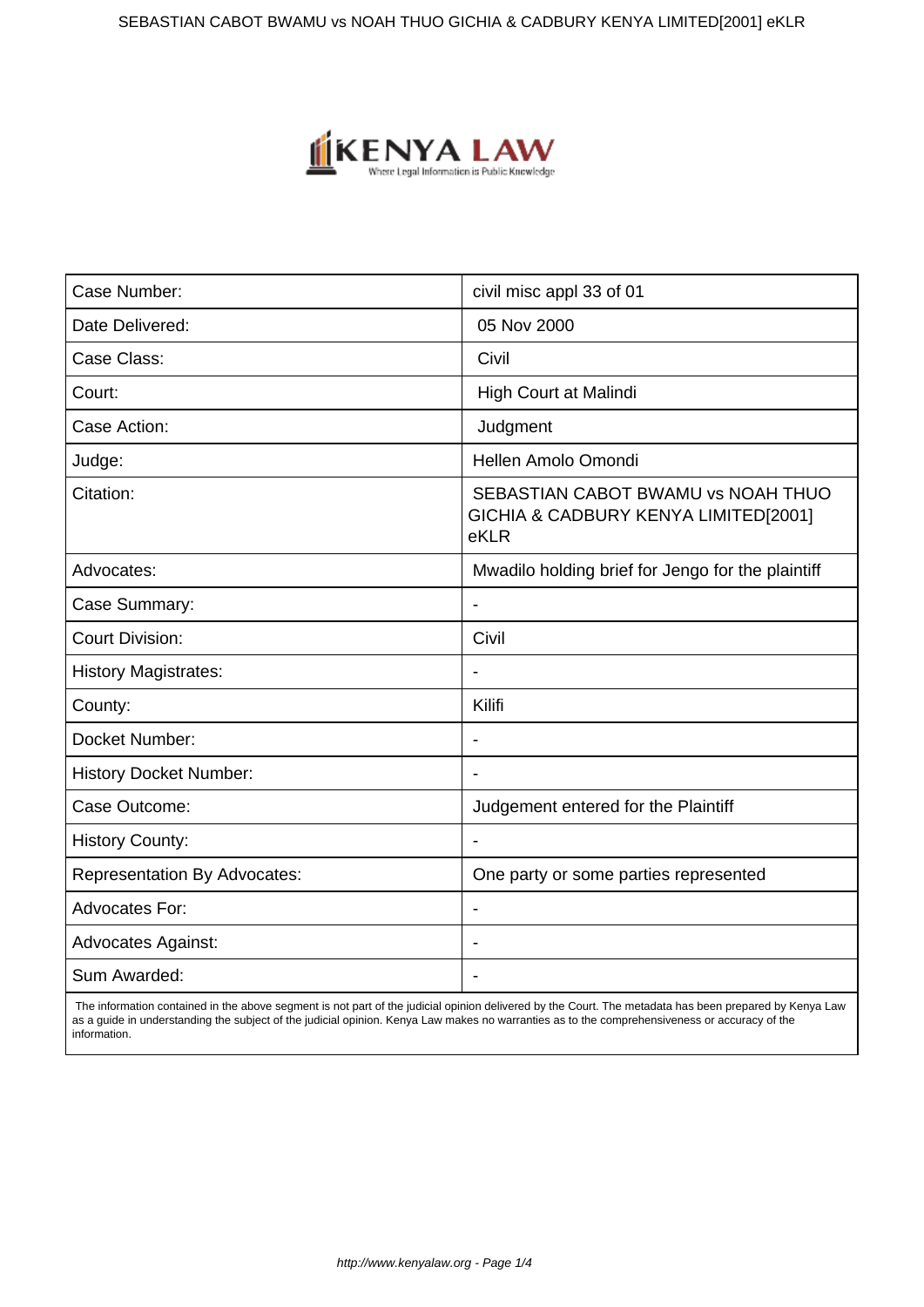## **REPUBLIC OF KENYA**

## **IN THE HIGH COURT OF KENYA MALINDI**

# **CIVL MISC APP 33 OF 2001**

### **JOHN KIRIRU NJOROGE**

# **T/A JENGO & ASSOCIATES, ADVOCATES...................PLAINTIFF**

### **VERSUS**

**DAVID**

**NJIIRU...........................................................................................DEFENDANT**

### **JUDGEMENT**

John Kiriru Njoroge (the Plaintiff) filed this suit against David Njiiru (Defendant) seeking;-

- **(a) General damages**
- **(b) Special damages (a) Kshs.2,000/-**
- **(c) Costs of the suit**
- **(d) Interest at court rates.**

The claim arises out of a road traffic accident on 4/6/05 involving the Plaintiff who was cycling along Baharini – Mpeketoni Road when upon reaching near Lake Kenyatta junction, he was knocked down by the Defendant's motor vehicle registration Number KAR 146E, Toyota Land Cruiser, which was being driven by the Defendant, his authorized driver, agent, servant and/or employee.

A consent judgment was entered on 31/7/08 whereby judgment on liability was apportioned at 30% against the Plaintiff and 70% against the Defendants jointly and severally. The matter then proceeded to hearing for the assessment of damages. The Plaintiff testified that he was hit by the motorvehicle while riding his bicycle and as a result, he sustained a fracture right leg, hip, knee and bruises and cuts all over his body. His leg was in plaster for three months, but it had a problem and had to be re-done so he was in cast for 6 months. He still goes for physiotherapy and radio therapy and now has a shortened limb.

Before the incident, he was a mason earning Ksh.300/'- per day or Kshs.9000-10,000/- per month but due to the injuries, he is now unable to work and depends on the church for assistance. Appellant spent Ksh.19240/- on medical expenses as per the receipts produced as Exhibit 6. His advocate paid Ksh.500/- to carry out a search and the search certificate is produced as Exhibit 7. He says the advocate will recover this amount from him.

He complained that he has not fully recovered as he still experiences pain especially if he walks or stands for too long or when it gets cold.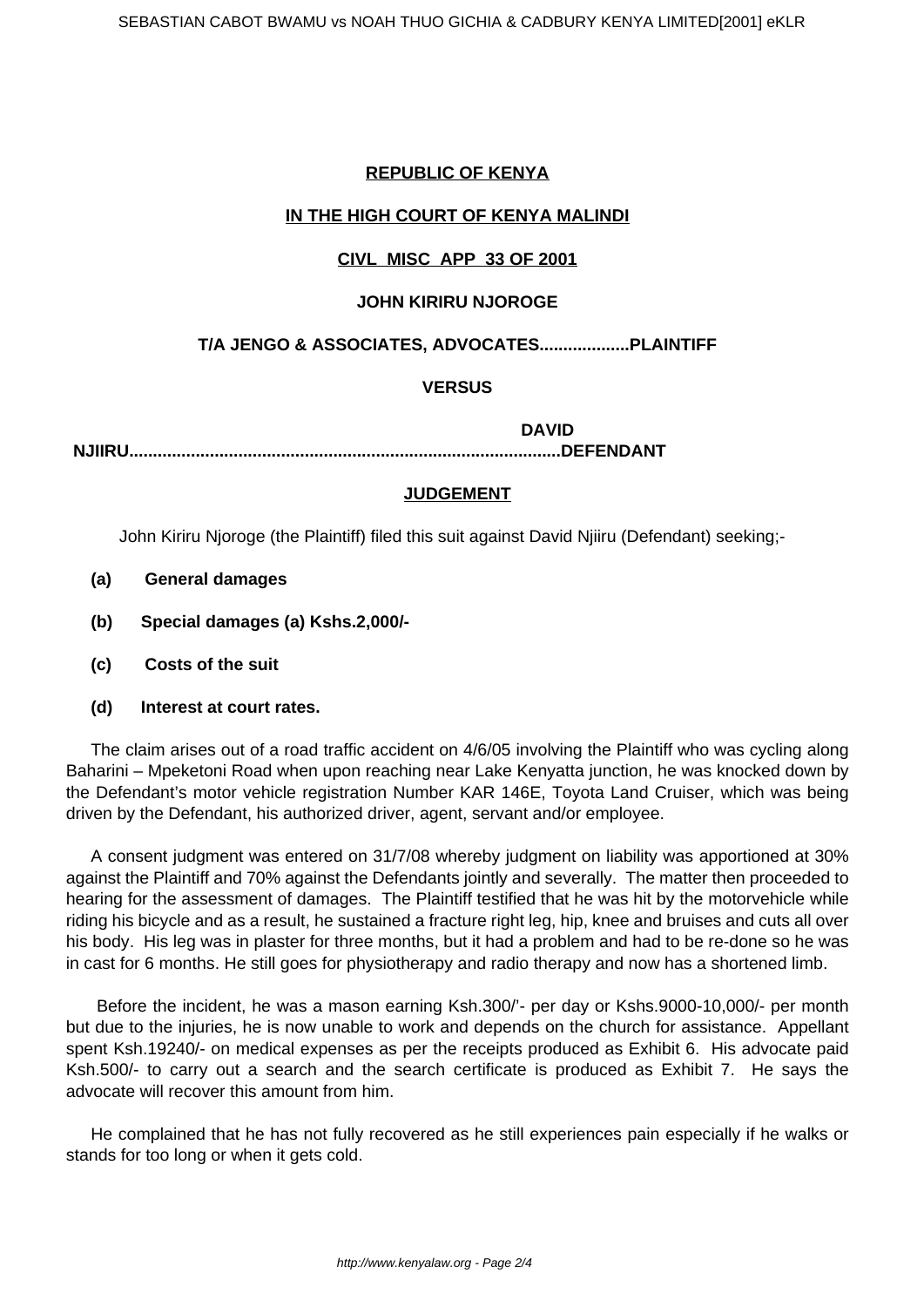On cross-examination Plaintiff stated that he did not have anything to prove that he earned Ksh.300/ per day and that indeed the Doctor's report did not say that he was incapacitated not to be able to work. He is 35 years old and stated that currently he cannot do any work. He informed the court that he uses a stick to aid him in his walk, but forgot the same in the matatu he had traveled in, on the morning of the hearing. He also confirmed on cross-examination that he got a job that involved sitting, then he would have no problem.

The Doctor who examined him testified as Pw 1 (Doctor AJONI ADEDE) and he confirmed to the court that Plaintiff had fractures of the Right hip bone and fracture of the both right leg bone (Tibia and Fibula) and multiple cuts on the abdomen and lower limbs. On the day of examination that is on 19<sup>th</sup> February 2006, Plaintiff was in crutches, walked with difficulty and had an obvious limp. The Right hip was swollen and tender and the right knee was stiff with a shortening of the right leg by 3 cm. There were multiple scars on the abdomen the larger measuring 10cm and a large scar on the right leg measuring 6x3cm. His conclusion was that Plaintiff would suffer permanent partial disability due to multiple fractures, shortening of the right leg and stiffening of the right knee.

The soft tissue injuries would leave no residual disability  $-$  the medical report by Pw 1 was thus produced as 1. He was paid Kshs.2000/- for the same as per receipts Exhibit 2 and he was also paid a further Ksh.4000/- for court attendance. Pw 1 explained that due to the shortening of the leg and stiff knee. Plaintiff now suffers from arthritis and he experiences pain during the cold weather. There was another medical report by Doctor J M Muthuuri which was produced by consent as D.exhibit 2 which confirmed the injuries before referred by Doctor Adede. He assessed degree of permanent incapacity say he.

The Plaintiff's counsel suggests general damages for pain and suffering at Ksh.200,000/- and for diminished earning capacity he suggests Ksh.400,000/-. He also suggests the sum of Kshs.180, 000/ as loss of income based on grounds that Plaintiff has not worked for 18 months and was earning at least Kshs.10,000/- per month.

The Plaintiff's counsel submits that Plaintiff was advised by the Doctor not to engage in tasks that would hinder his healing process unless otherwise advised by the Doctor. The Plaintiff's counsel has cited three decisions to support his suggested injuries **in Mutinda Mathcke V Gulsham Yusuf HCCC 752 of 1993 Kibet Chelangat (A minor) V Plan International HCCC 261 of 1995 (Nairobi).**

### **Gladys Kadzo tsofa V Samuel Kamau Njoroge HCCC 207/95 Mombasa.**

The defence counsel on the other hand submits that even though the injuries were multiple fractures, the same had healed with serious permanent incapacity and relying on the decision in **Evans Kamau V Cecilia Wanjiru ndungu No. 16 of 1992 (Mombasa) and Peter Lenys Deroni V Dr. Stephen W. Kabetis HCCC 2502 of 1990,** he proposed general damages in the sum of Ksh.350,000/-.

 Defendant's counsel submitted that Plaintiff is not entitled to claim for loss of amenities, loss of earnings or diminished earning capacity on grounds that the two medical reports did not indicate that Plaintiff cannot work.

 As for loss of income, he argued that Plaintiff should not be awarded the same as he was not able to produce documents any audience regarding his purported income of Kshs.10,000/- per month. Even though he alleged that he had payslips and also had contract with various people so there was no proof of income. As for special damages, defence counsel submits that Plaintiff should only be awarded what was pleaded and proved – reference was made to **HCC 447 of 2001 Joseph Wando Aketch V**